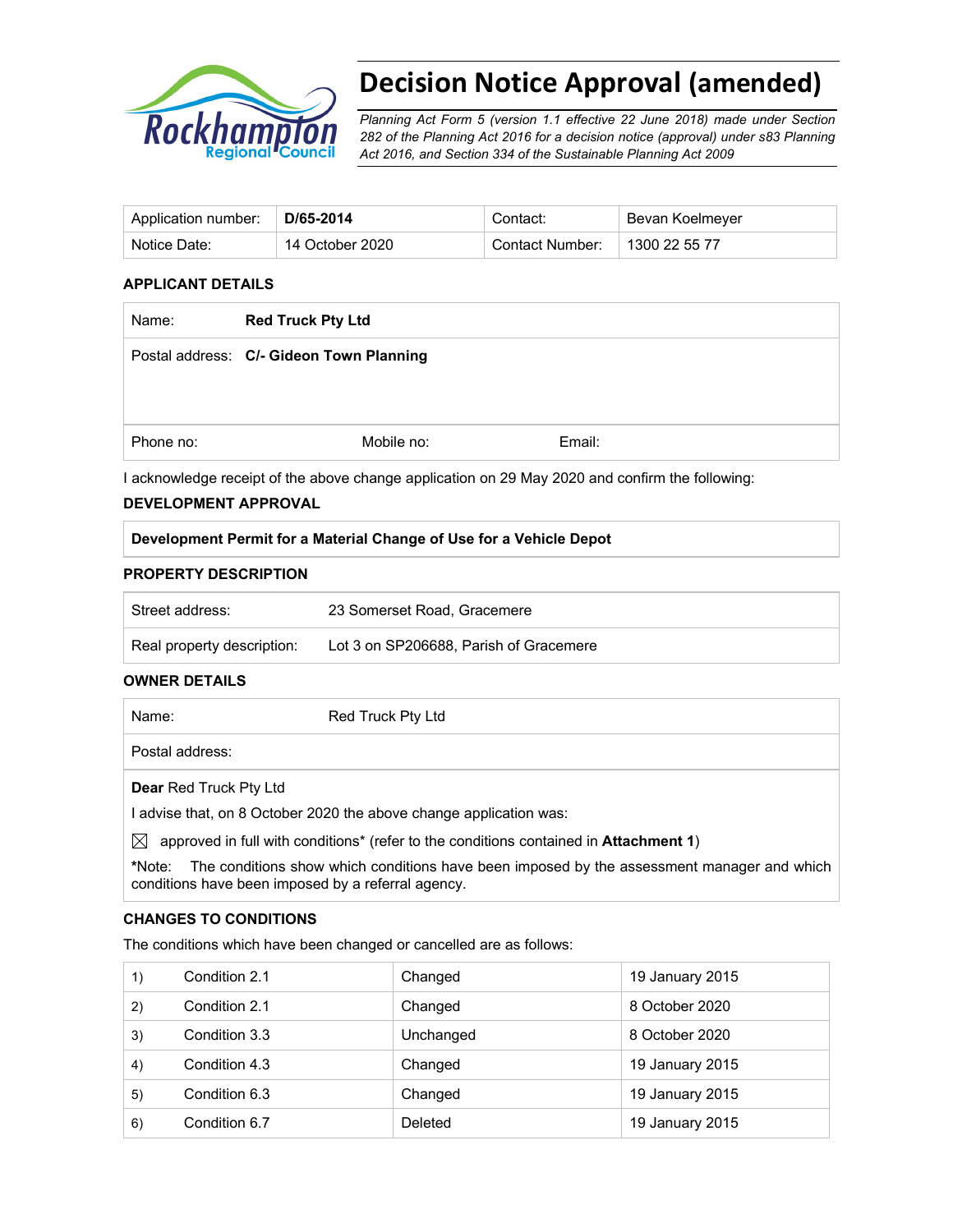| 7)  | Condition 14.1                              | <b>New</b> | 19 January 2015 |
|-----|---------------------------------------------|------------|-----------------|
| 8)  | Condition 14.4                              | New        | 19 January 2015 |
| 9)  | Condition 14.6 (original<br>condition 14.1) | Changed    | 19 January 2015 |
| 10) | Condition 14.7                              | <b>New</b> | 19 January 2015 |

#### **1. DETAILS OF THE APPROVAL**

|                                                                                                                                                                                                        | <b>Development</b><br><b>Permit</b> | <b>Preliminary</b><br>Approval |
|--------------------------------------------------------------------------------------------------------------------------------------------------------------------------------------------------------|-------------------------------------|--------------------------------|
| Development assessable under the planning scheme, superseded<br>planning scheme, a temporary local planning instrument, a master<br>plan or a preliminary approval which includes a variation approval | M                                   |                                |
| - Material Change of use                                                                                                                                                                               |                                     |                                |

#### **2. CONDITIONS**

This approval is subject to the conditions in Attachment 1.

#### **3. FURTHER DEVELOPMENT PERMITS REQUIRED**

Please be advised that the following development permits are required to be obtained before the development can be carried out:

| Type of development permit required | Subject of the required development permit |
|-------------------------------------|--------------------------------------------|
| <b>Operational Works</b>            | Road Works                                 |
|                                     | <b>Parking Works</b>                       |
|                                     | Stormwater Works                           |
|                                     | <b>Roof and Allotment Drainage Works</b>   |
| <b>Building Works</b>               |                                            |
| Plumbing and Drainage Works         |                                            |

#### **4. REFERRAL AGENCIES NIL**

### **5. THE APPROVED PLANS**

**The approved development must be completed and maintained generally in accordance with the approved drawings and documents:** 

| <b>Plan/Document Name</b>         | <b>Plan/Document Number</b> | Dated             |
|-----------------------------------|-----------------------------|-------------------|
| <b>Overall Site Plan</b>          | WD-03, Rev 16               | 28 September 2020 |
| <b>Floor Plans and Elevations</b> | SK-03, Rev 8                | 18 November 2014  |
| <b>Concept Stormwater Plan</b>    | <b>SK-04 Rev 7</b>          | 18 November 2014  |
| Vehicle Manoeuvring Plan          | <b>SK-05 Rev 7</b>          | 18 November 2014  |
| Sediment and Erosion Control Plan | P004 Issue A                | 9 May 2014        |

#### **6. CURRENCY PERIOD FOR THE APPROVAL (s.85 of the Planning Act)**

The standard relevant periods stated in section 85 of *Planning Act 20016* apply to each aspect of development in this approval, if not stated in the conditions of approval attached.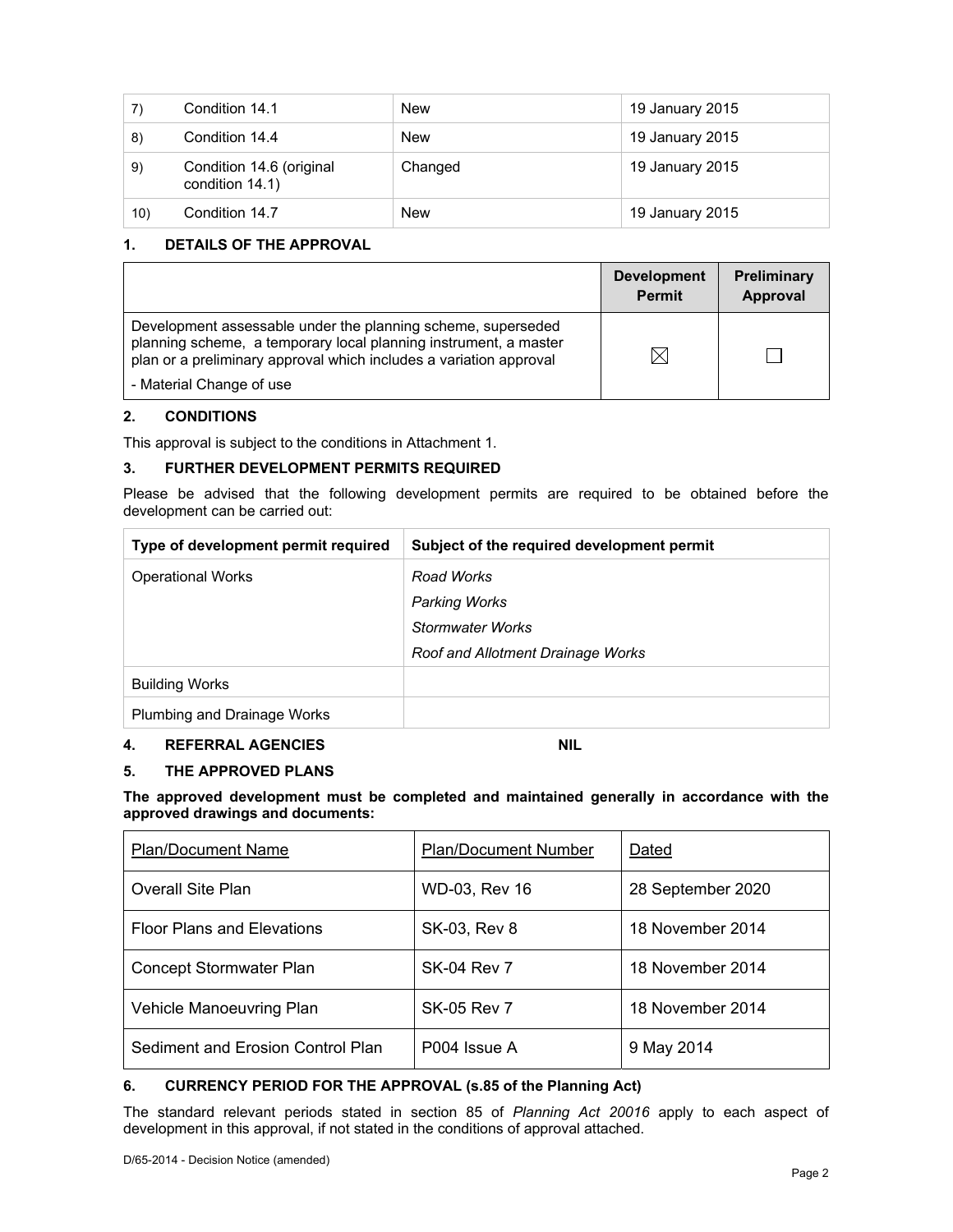#### **7. STATEMENT OF REASONS**

| Description of the<br>development               | The proposed development is for a Minor Change to Development Permit<br>D/65-2014 for a Vehicle Depot                                                                                                                                                                                                                                                               |
|-------------------------------------------------|---------------------------------------------------------------------------------------------------------------------------------------------------------------------------------------------------------------------------------------------------------------------------------------------------------------------------------------------------------------------|
| <b>Reasons for Decision</b>                     | The development is a small scale industrial use which is anticipated to<br>a)<br>have minimal impacts to the amenity of the surrounding area;                                                                                                                                                                                                                       |
|                                                 | Assessment of the development against the relevant zone purpose,<br>b)<br>planning scheme codes and planning scheme policies demonstrates<br>that the proposed development will not cause significant adverse<br>impacts on the surrounding natural environment, built environment and<br>infrastructure, community facilities, or local character and amenity; and |
|                                                 | The proposed development does not compromise the relevant State<br>C)<br>Planning Policy.                                                                                                                                                                                                                                                                           |
| <b>Assessment Benchmarks</b>                    | The proposed development was assessed against the following<br>assessment benchmarks:                                                                                                                                                                                                                                                                               |
|                                                 | Medium impact industry zone;                                                                                                                                                                                                                                                                                                                                        |
|                                                 | Access, parking and transport code;<br>$\bullet$                                                                                                                                                                                                                                                                                                                    |
|                                                 | Landscape code;<br>$\bullet$                                                                                                                                                                                                                                                                                                                                        |
|                                                 | Stormwater management code;<br>$\bullet$                                                                                                                                                                                                                                                                                                                            |
|                                                 | Waste management code;<br>$\bullet$                                                                                                                                                                                                                                                                                                                                 |
|                                                 | Water and sewer code;<br>$\bullet$                                                                                                                                                                                                                                                                                                                                  |
|                                                 | Acid sulfate soils overlay code; and<br>$\bullet$                                                                                                                                                                                                                                                                                                                   |
|                                                 | Airport environs overlay code.<br>$\bullet$                                                                                                                                                                                                                                                                                                                         |
| <b>Compliance with</b><br>assessment benchmarks | The development was assessed against all of the assessment benchmarks<br>listed above and complies with all of these without exception.                                                                                                                                                                                                                             |
| <b>Matters prescribed by</b>                    | (i) The State Planning Policy - Part $E_i$                                                                                                                                                                                                                                                                                                                          |
| regulation                                      | (ii) The Central Queensland Regional Plan;                                                                                                                                                                                                                                                                                                                          |
|                                                 | (iii) The Rockhampton Region Planning Scheme 2015 (version 2.1);                                                                                                                                                                                                                                                                                                    |
|                                                 | (iv) Surrounding use of adjacent premises in terms of commensurate<br>and consistent development form; and                                                                                                                                                                                                                                                          |
|                                                 | (v) The common material, being the material submitted with the<br>application.                                                                                                                                                                                                                                                                                      |

#### **8. RIGHTS OF APPEAL**

The rights of an applicant to appeal to a tribunal or the Planning and Environment Court against a decision about a development application are set out in chapter 6, part 1 of the *Planning Act 2016*. For particular applications, there may also be a right to make an application for a declaration by a tribunal (see chapter 6, part 2 of the *Planning Act 2016).*

#### *Appeal by an applicant*

An applicant for a development application may appeal to the Planning and Environment Court against the following:

• the refusal of all or part of the development application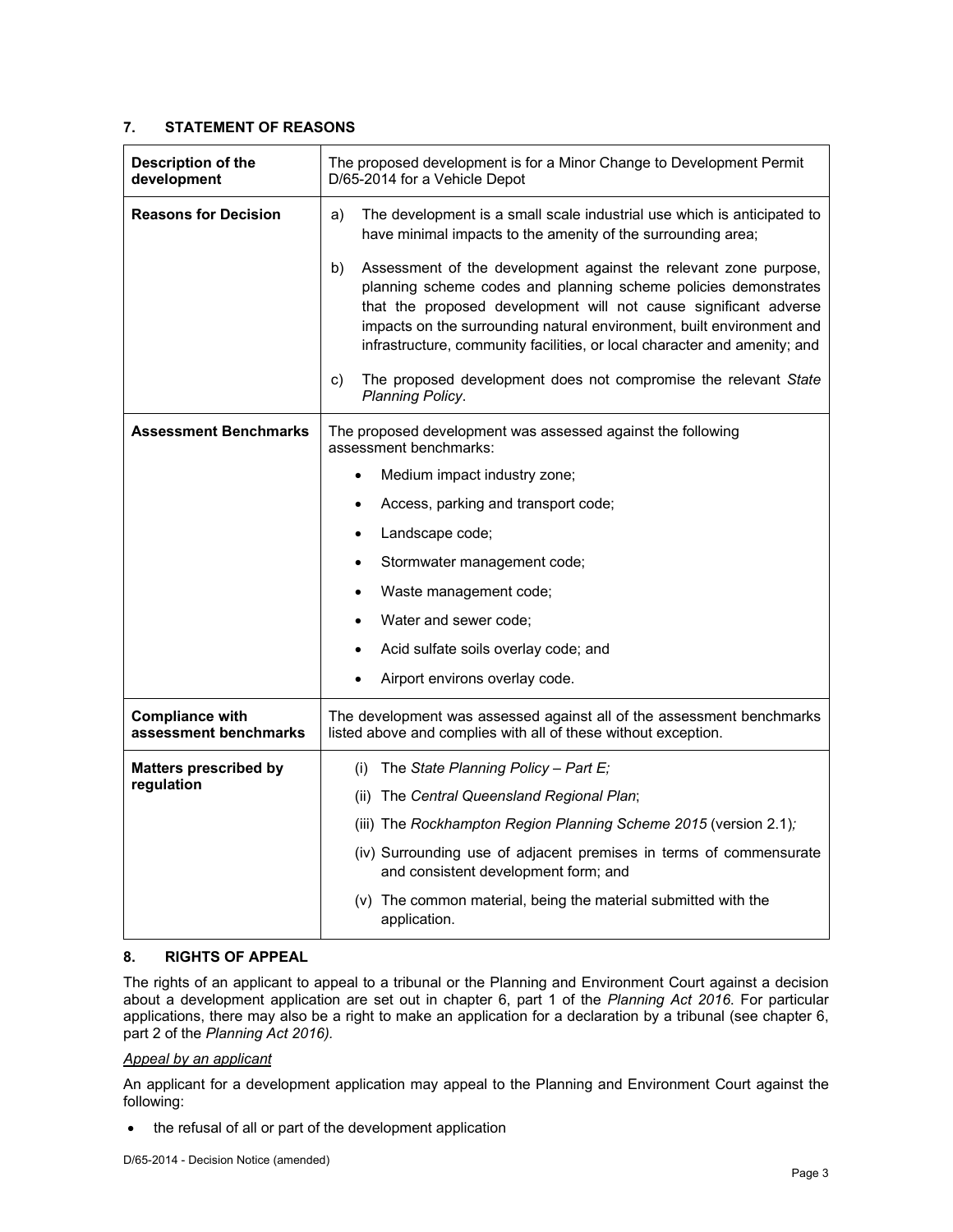- a provision of the development approval
- the decision to give a preliminary approval when a development permit was applied for
- a deemed refusal of the development application.

An applicant may also have a right to appeal to the Development tribunal. For more information, see schedule 1 of the *Planning Act 2016*.

The timeframes for starting an appeal in the Planning and Environment Court are set out in section 229 of the *Planning Act 2016*.

**Attachment 2** is an extract from the *Planning Act 2016* that sets down the applicant's appeal rights and the appeal rights of a submitter.

#### **9. WHEN THE DEVELOPMENT APPROVAL TAKES EFFECT**

This development approval takes effect:

From the time the decision notice is given – if there is no submitter and the applicant does not appeal the decision to the court.

Or

When the submitter's appeal period ends – if there is a submitter and the applicant does not appeal the decision to the court.

Or

Subject to the decision of the court, when the appeal is finally decided  $-$  if an appeal is made to the court.

#### **10. ORIGINAL DECISION ASSESSMENT MANAGER**

| Name: | Tarnya Fitzgibbon             |
|-------|-------------------------------|
|       | <b>COORDINATOR</b>            |
|       | <b>DEVELOPMENT ASSESSMENT</b> |

Date: 3 July 2014

#### **11. ASSESSMENT MANAGER**

| Tarnya Fitzgibbon<br>Name:<br>14 October 2020<br>Date:<br>Signature:<br><b>COORDINATOR</b><br><b>DEVELOPMENT ASSESSMENT</b> |
|-----------------------------------------------------------------------------------------------------------------------------|
|-----------------------------------------------------------------------------------------------------------------------------|

=

#### **Attachment 1 – Conditions of the approval**

*Part 1* **–** *Conditions imposed by the assessment manager [Note: where a condition is imposed about infrastructure under Chapter 4 of the Planning Act 2016, the relevant provision of the Act under which this condition was imposed must be specified.]*

#### **Attachment 2—Extract on appeal rights**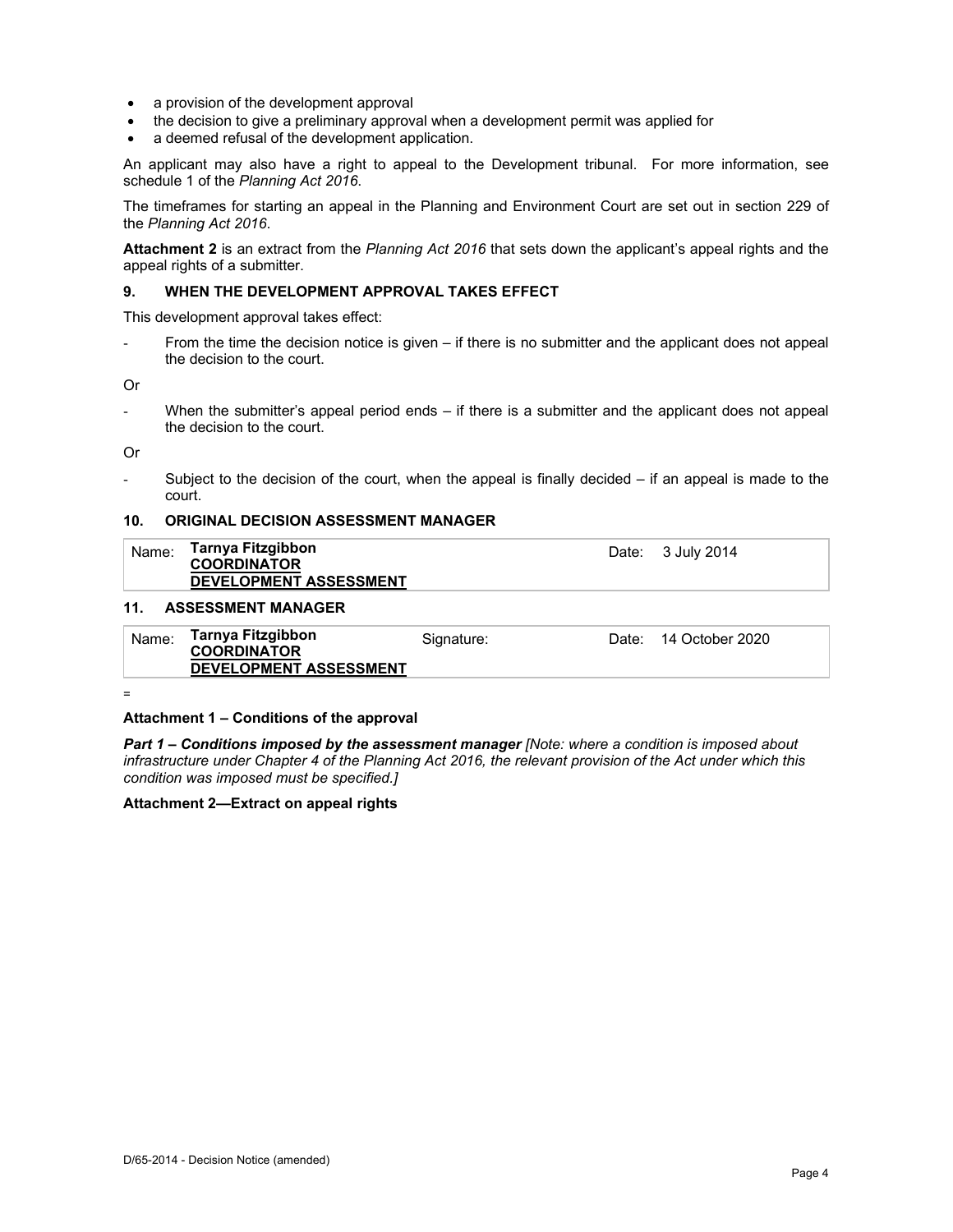

## **Attachment 1 – Part 1**

### **Rockhampton Regional Council Conditions**

*PLANNING ACT 2016*

#### 1.0 ADMINISTRATION

- 1.1 The Developer is responsible for ensuring compliance with this approval and the Conditions of the approval by an employee, agent, contractor or invitee of the Developer.
- 1.2 Where these Conditions refer to "Council" in relation to requiring Council to approve or to be satisfied as to any matter, or conferring on the Council a function, power or discretion, that role of the Council may be fulfilled in whole or in part by a delegate appointed for that purpose by the Council.
- 1.3 All conditions of this approval must be undertaken and completed to the satisfaction of Council, at no cost to Council.
- 1.4 All conditions, works, or requirements of this approval must be undertaken and completed prior to the commencement of the use, unless otherwise stated.
- 1.5 Where applicable, infrastructure requirements of this approval must be contributed to the relevant authorities, at no cost to Council prior to the commencement of the use, unless otherwise stated.
- 1.6 The following further Development Permits must be obtained prior to the commencement of any works associated with their purposes:
	- 1.6.1 Operational Works:
		- (i) Road Works;
		- (ii) Parking Works;
		- (iii) Stormwater Works; and
		- (iv) Roof and Allotment Drainage Works
	- 1.6.2 Plumbing and Drainage Works; and
	- 1.6.3 Building Works.
- 1.7 All Development Permits for Operational Works and Plumbing and Drainage Works must be obtained prior to the commencement of the use.
- 1.8 Unless otherwise stated, all works must be designed, constructed and maintained in accordance with the relevant Council policies, guidelines and standards.
- 1.9 All engineering drawings/specifications, design and construction works must comply with the requirements of the relevant *Australian Standards* and must be approved, supervised and certified by a Registered Professional Engineer of Queensland.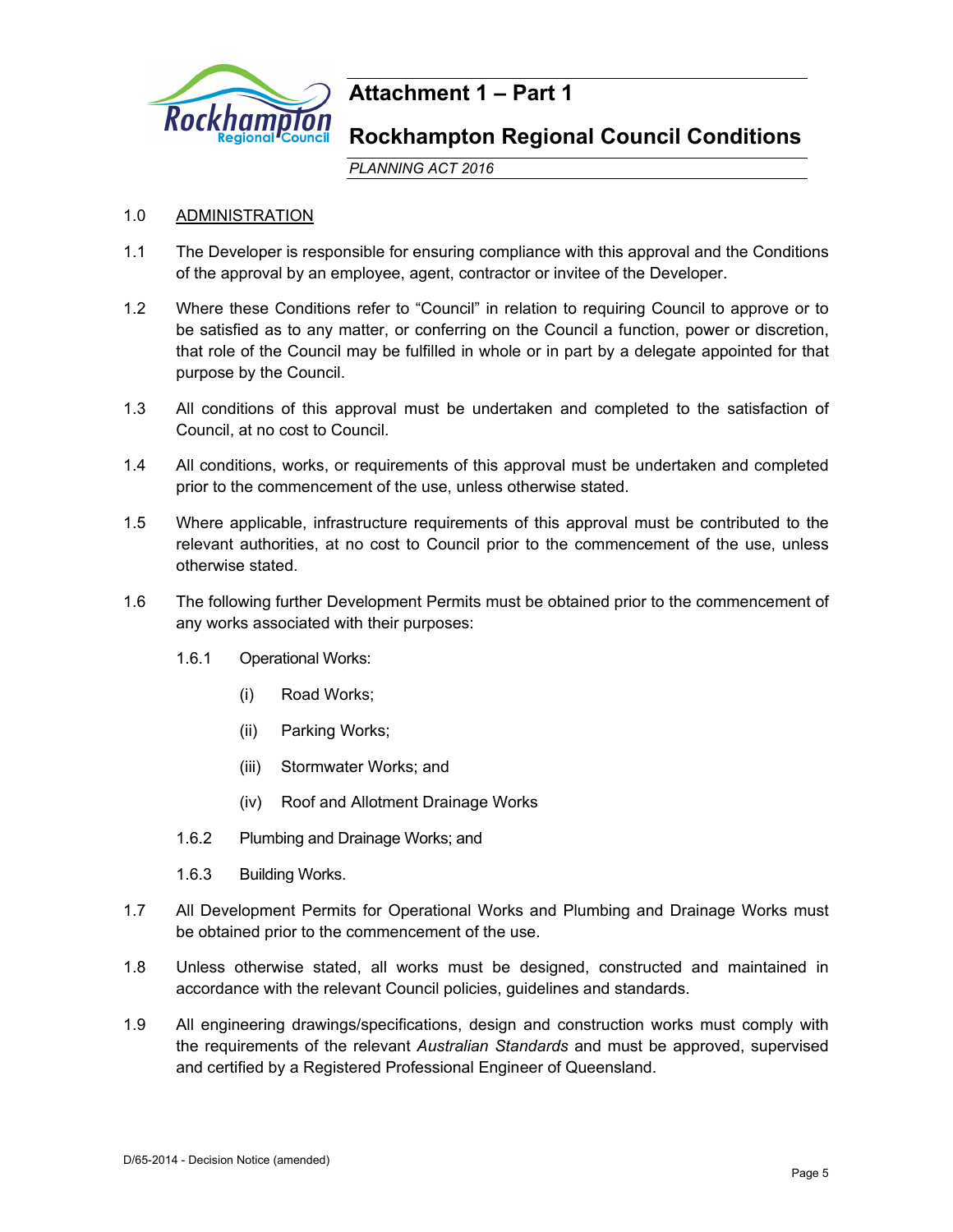#### 2.0 APPROVED PLANS AND DOCUMENTS

2.1 The approved development must be completed and maintained generally in accordance with the approved plans and documents, except where amended by the conditions of this permit:

| <b>Plan/Document Name</b>            | <b>Plan/Document Number</b><br>Dated |                   |
|--------------------------------------|--------------------------------------|-------------------|
| <b>Overall Site Plan</b>             | WD-03, Rev 16                        | 28 September 2020 |
| <b>Floor Plans and Elevations</b>    | SK-03, Rev 8                         | 18 November 2014  |
| <b>Concept Stormwater Plan</b>       | <b>SK-04 Rev 7</b>                   | 18 November 2014  |
| Vehicle Manoeuvring Plan             | SK-05 Rev 7                          | 18 November 2014  |
| Sediment and Erosion Control<br>Plan | P <sub>004</sub> Issue A             | 9 May 2014        |

- 2.2 Where there is any conflict between the conditions of this approval and the details shown on the approved plans and documents, the conditions of approval must prevail.
- 2.3 Where conditions require the above plans or documents to be amended, the revised document(s) must be submitted for endorsement by Council prior to the submission of a Development Application for Operational Works.

#### 3.0 ROAD WORKS

- 3.1 A Development Permit for Operational Works (road works) must be obtained prior to the commencement of any road works on the site.
- 3.2 All works must be designed and constructed in accordance with the approved plans (refer to condition 2.1), *Capricorn Municipal Development Guidelines*, relevant *Australian Standards* and the provisions of a Development Permit for Operational Works (road works).
- 3.3 A concrete pathway, with a minimum width of 1.2 metres, must be constructed on the southern side of Somerset Road for the full frontage of the site.
- 3.4 All pathways and access ramps must be designed and constructed in accordance with *Australian Standard AS1428 "Design for Access and Mobility"*. All pathways located within a road reserve or public use land must be provided with public space lighting in accordance with *Australian Standard AS1158 "Lighting for Roads and Public Spaces"*.
- 3.5 Traffic signs and pavement markings must be provided in accordance with the *Manual of Uniform Traffic Control Devices – Queensland*. Where necessary, existing traffic signs and pavement markings must be modified in accordance with the *Manual of Uniform Traffic Control Devices – Queensland*.

#### 4.0 PARKING WORKS

4.1 A Development Permit for Operational Works (parking works) must be obtained prior to the commencement of any parking works on the site.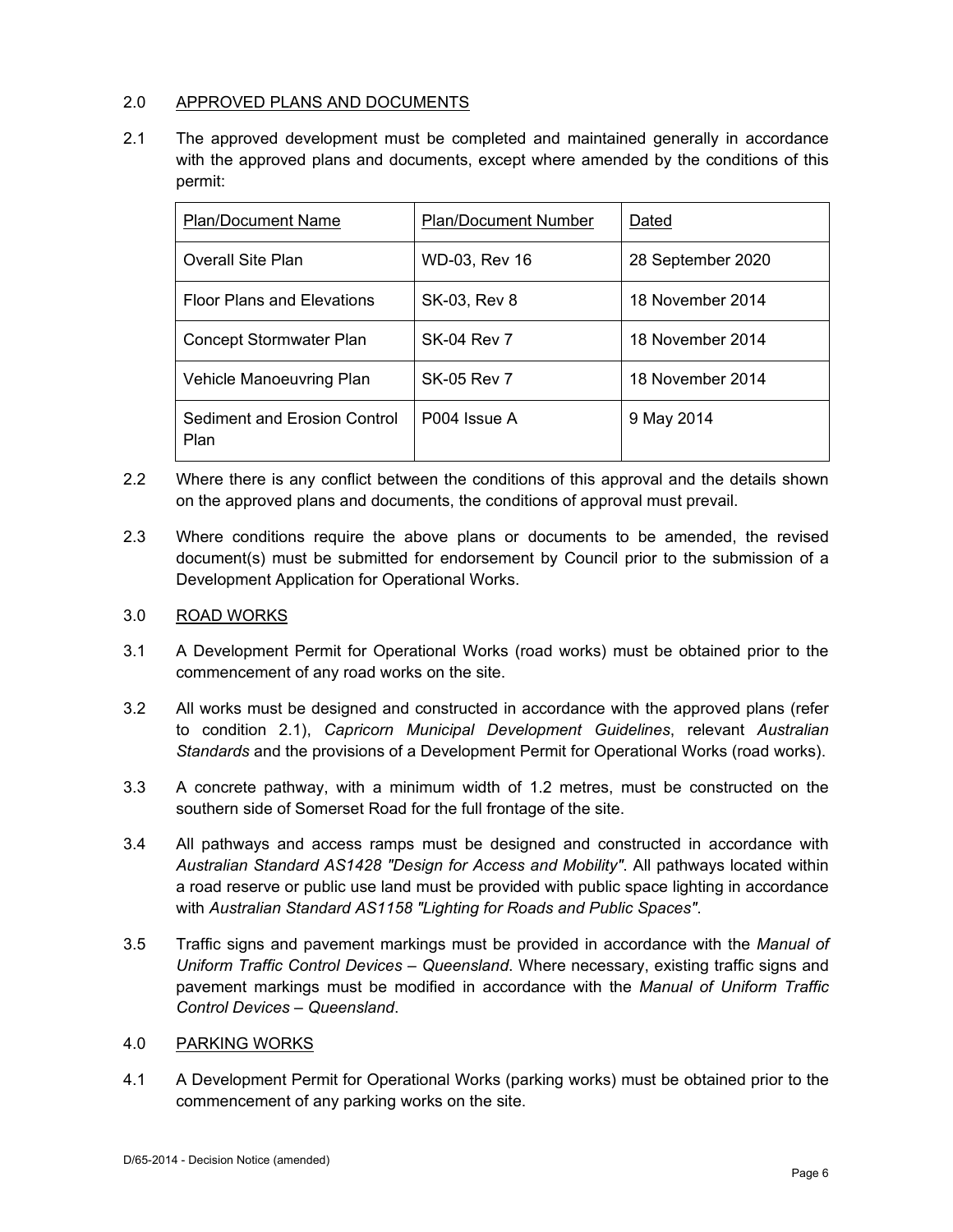- 4.2 All works must be designed and constructed in accordance with the approved plans (refer to condition 2.1), *Capricorn Municipal Development Guidelines*, *Australian Standard AS2890 "Parking Facilities"* and the provisions of a Development Permit for Operational Works (parking works).
- 4.3 Access, parking and vehicle manoeuvring areas must be constructed and surface treated in accordance with the approved site plan (refer to condition 2.1). All surface treatments must be constructed, operated and maintained in a manner that no significant impact on the amenity of adjoining premises or the surrounding area is caused due to the emission of dust or results in sediment laden water.
- 4.4 All vehicles must ingress and egress the development in a forward gear.

#### 5.0 PLUMBING AND DRAINAGE WORKS

- 5.1 All works must be designed and constructed in accordance with the approved plans, *Capricorn Municipal Development Guidelines*, *Water Supply (Safety and Reliability) Act*, *Plumbing and Drainage Act* and Council's Plumbing and Drainage Policies and the provisions of a Development Permit for Plumbing and Drainage Works.
- 5.2 The development must be connected to Council's reticulated sewerage and water networks.
- 5.3 All internal plumbing and sanitary drainage works must be in accordance with regulated work under the *Plumbing and Drainage Act* and Council's Plumbing and Drainage Policies.
- 5.4 Sewer connections and water meter boxes located within trafficable areas must be raised or lowered to suit the finished surface level and must be provided with trafficable lids.
- 5.5 Sewerage trade waste permits must be obtained for the discharge of any non-domestic waste into Council's sewerage reticulation. Arrestor traps must be provided where commercial or non-domestic waste water is proposed to be discharged into the system.
- 5.6 Adequate domestic and fire fighting protection must be provided to the development. The domestic and fire fighting protection must be certified by the hydraulic consultant.

#### 6.0 STORMWATER WORKS

- 6.1 A Development Permit for Operational Works (stormwater works) must be obtained prior to the commencement of any stormwater works on the site.
- 6.2 All stormwater drainage works must be designed and constructed in accordance with the approved plans (refer to condition 2.1), *Queensland Urban Drainage Manual*, *Capricorn Municipal Development Guidelines*, sound engineering practice and the provisions of a Development Permit for Operational Works (stormwater works).
- 6.3 A revised Stormwater Management Plan that addresses the increase in impervious area must be submitted with the Operational Works application.
- 6.4 All stormwater must drain to a demonstrated lawful point of discharge and must not adversely affect adjoining land or infrastructure in comparison to the pre-development condition by way of blocking, altering or diverting existing stormwater runoff patterns or have the potential to cause damage to other infrastructure.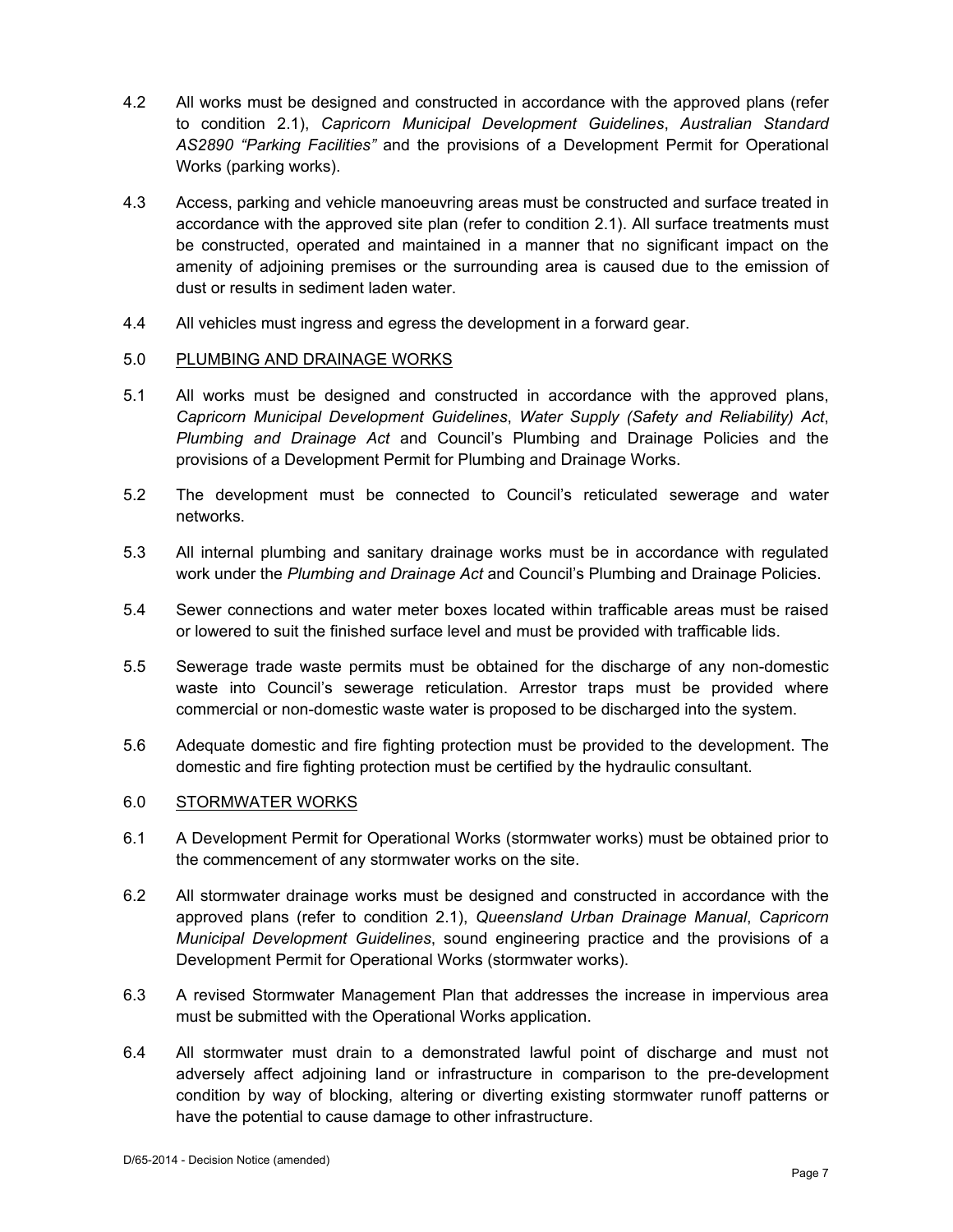- 6.5 Any application for a Development Permit for Operational Works (stormwater works) must include an assessment of how the development meets the water quality design objectives and performance outcomes of Appendix two (2) of the *State Planning Policy 2013.*
- 6.6 The proposed development must achieve no increase in peak stormwater runoff for a selected range of storm events up to and including the one in one hundred year storm event (100 year Average Recurrence Interval) for the post development condition.
- 6.7 Deleted.
- 6.8 The installation of gross pollutant traps must be in accordance with relevant Australian Standards and all maintenance of the proposed gross pollutant traps must be the responsibility of the property owner or body corporate (if applicable).

#### 7.0 ROOF AND ALLOTMENT DRAINAGE WORKS

- 7.1 A Development Permit for Operational Works (roof and allotment drainage works) must be obtained prior to the commencement of any drainage works on the site.
- 7.2 All roof and allotment drainage must be in accordance with the requirements of the *Queensland Urban Drainage Manual* and the *Capricorn Municipal Development Guidelines* and the provisions of a Development Permit for Operational Works (roof and allotment drainage works).
- 7.3 All roof and allotment drainage must be discharged such that it does not restrict, impair or change the natural flow of runoff water or cause a nuisance to adjoining properties or infrastructure.

### 8.0 SITE WORKS

- 8.1 All earthworks must be undertaken in accordance with *Australian Standards, AS3798 "Guidelines on Earthworks for Commercial and Residential Developments".*
- 8.2 Site works must be constructed such that they do not, at any time, in any way restrict, impair or change the natural flow of runoff water, or cause a nuisance or worsening to adjoining properties or infrastructure.

#### 9.0 BUILDING WORKS

- 9.1 Any lighting devices associated with the development, such as sensory lighting, must be positioned on the site and shielded so as not to cause glare or other nuisance to nearby residents and motorists. Night lighting must be designed, constructed and operated in accordance with *Australian Standard AS4282 "Control of the obtrusive effects of outdoor lighting"*
- 9.2 All waste storage areas must be:
	- 9.2.1 aesthetically screened from any frontage or adjoining property;
	- 9.2.2 surrounded by at least a 1.8 metre high fence that obstructs from view the contents of the bin compound by any member of the public from any public place;
	- 9.2.3 of a minimum size to accommodate one (1) commercial type bin in accordance with the *Environmental Protection (Waste Management) Regulations*; and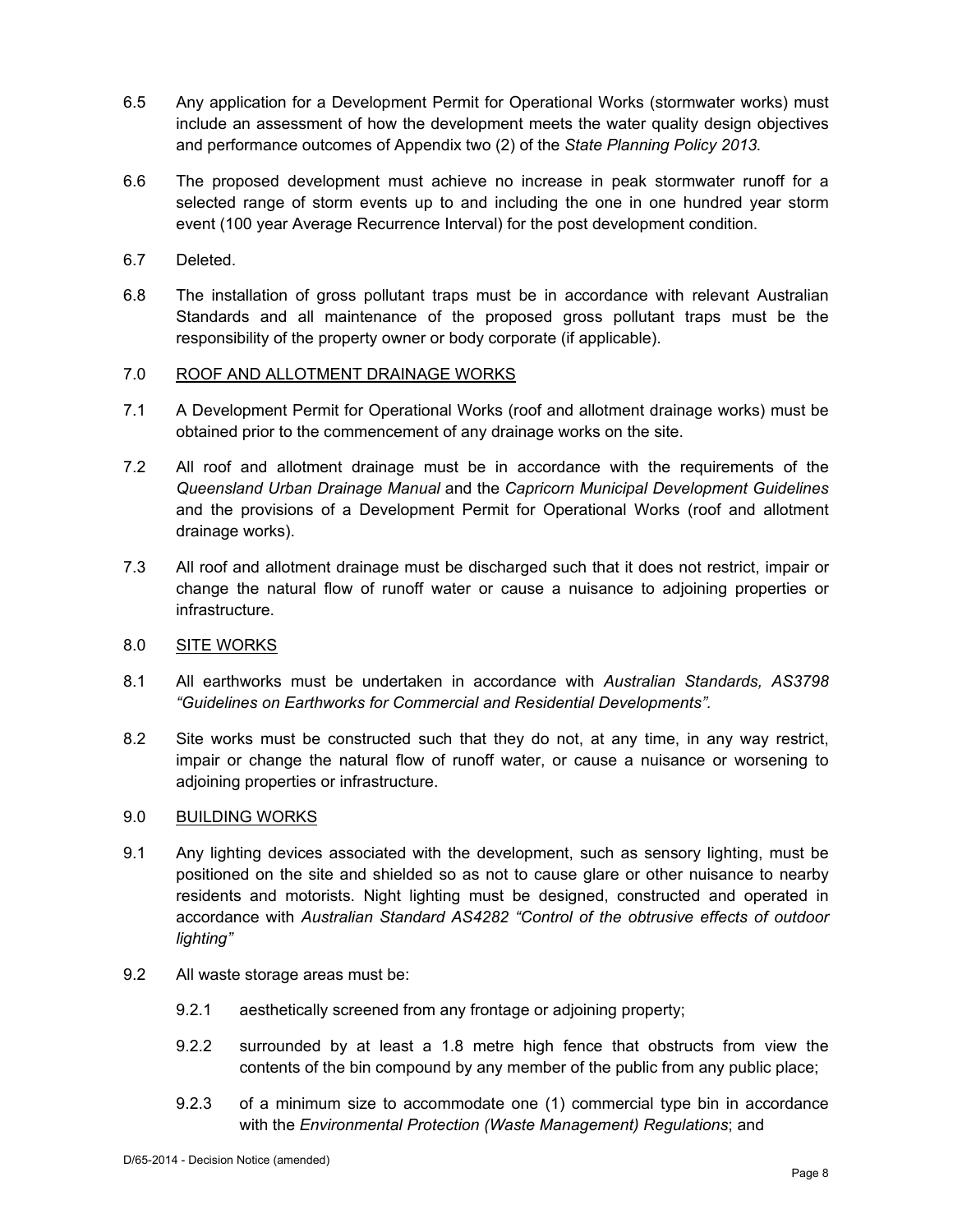- 9.2.4 located more than two (2) metres from the road frontage.
- 9.3 A suitable hose-cock (with backflow prevention) and hoses must be provided at the refuse container area, and wash-down must be drained to the sewer and fitted with an approved stormwater diversion valve arrangement.
- 9.4 No waste material (for example pallets and/or cardboard) is to be stored external to the waste storage enclosures.
- 9.5 Impervious paved and drained washdown areas to accommodate all refuse containers must be provided. The areas must be aesthetically screened from any road frontage or adjoining property.

#### 10.0 LANDSCAPING WORKS

- 10.1 All landscaping must be established generally in accordance with the approved plans (refer to condition 2.1). The landscaping must be constructed and/or established prior to the commencement of the use.
- 10.2 Large trees must not be planted within one (1) metre of the centreline of any sewerage infrastructure. Small shrubs and groundcover are acceptable.
- 10.3 The landscaped areas must be subject to an ongoing maintenance and replanting programme (if necessary).

#### 11.0 ELECTRICITY AND TELECOMMUNICATIONS

11.1 Electricity and telecommunication connections must be provided to the proposed development to the standards of the relevant authorities.

#### 12.0 ASSET MANAGEMENT

- 12.1 Any alteration necessary to electricity, telephone, water mains, sewerage mains, and/or public utility installations resulting from the development or in connection with the development, must be at full cost to the Developer.
- 12.2 Any damage to existing kerb and channel, pathway or roadway (including removal of concrete slurry from public land, pathway, roads, kerb and channel and stormwater gullies and drainage lines) which may occur during any works carried out in association with the approved development must be repaired. This must include the reinstatement of the existing traffic signs and pavement markings which may have been removed.
- 12.3 'As constructed' information pertaining to assets to be handed over to Council and those which may have an impact on Council's existing and future assets must be provided prior to the commencement of the use. This information must be provided in accordance with the Manual for Submission of Digital As Constructed Information.

#### 13.0 ENVIRONMENTAL

13.1 Implement and maintain an Erosion Control and Stormwater Control Management Plan onsite for the duration of the works, and until all exposed soil areas are permanently stabilised (for example, turfed, hydromulched, concreted, landscaped). The prepared Erosion Control and Stormwater Control Management Plan must be available on-site for inspection by Council Officers during those works.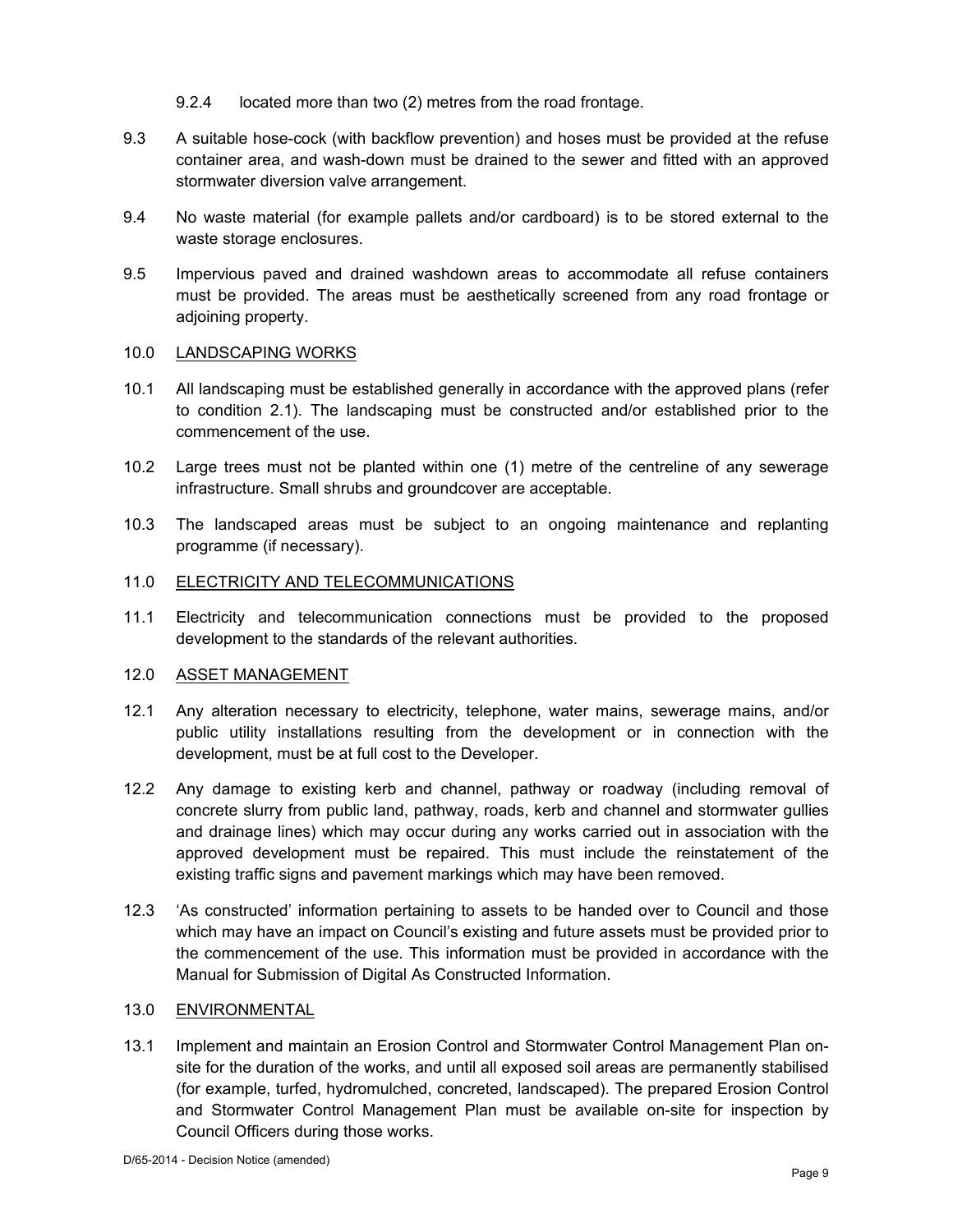#### 14.0 OPERATING PROCEDURES

- 14.1 Operations on the site must have no significant impact on the amenity of adjoining premises or the surrounding area due to the emission of light, noise or dust.
- 14.2 All construction materials, waste, waste skips, machinery and contractors' vehicles must be located and stored or parked within the site. No storage of materials, parking of construction machinery or contractors' vehicles will be permitted in Somerset Road.
- 14.3 Cleaning of plant equipment and vehicles must be carried out in an area where waste water can be suitably managed so as not to cause contaminants to release into waterways or overland flow paths.
- 14.4 Where un-sealed surface treatments are utilised in access, parking and vehicle manoeuvring areas, contaminants such as oils or chemicals must not be released onto the surface treatment.
- 14.5 Noise from the activity must not cause an environmental nuisance.
- 14.6 When requested by Council, nuisance monitoring must be undertaken and recorded within three (3) months, to investigate any complaint of nuisance caused by noise, light or dust. An analysis of the monitoring data and a report, including nuisance mitigation measures, must be provided to Council within fourteen (14) days of the completion of the investigation.
- 14.7 All surface treatments must be operated and maintained in a manner that no significant impact on the amenity of adjoining premises or the surrounding area is caused due to the emission of dust or result in sediment laden water.

Note: If the amenity impacts cannot be mitigated, the area must be sealed to Council's satisfaction.

- 14.8 Any waste storage areas must be:
	- 14.8.1 maintained in accordance with the *Environmental Protection (Waste Management) Regulation*; and
	- 14.8.2 kept in a clean and tidy condition.

#### ADVISORY NOTES

#### NOTE 1. Aboriginal Cultural Heritage

It is advised that under section 23 of the *Aboriginal Cultural Heritage Act* 2003, a person who carries out an activity must take all reasonable and practicable measures to ensure the activity does not harm Aboriginal Cultural Heritage (the "cultural heritage duty of care"). Maximum penalties for breaching the duty of care are listed in the Aboriginal Cultural Heritage legislation. The information on Aboriginal Cultural Heritage is available on the Department of Aboriginal and Torres Strait Islander and Multicultural Affairs website www.datsima.qld.gov.au

#### NOTE 2. General Environmental Duty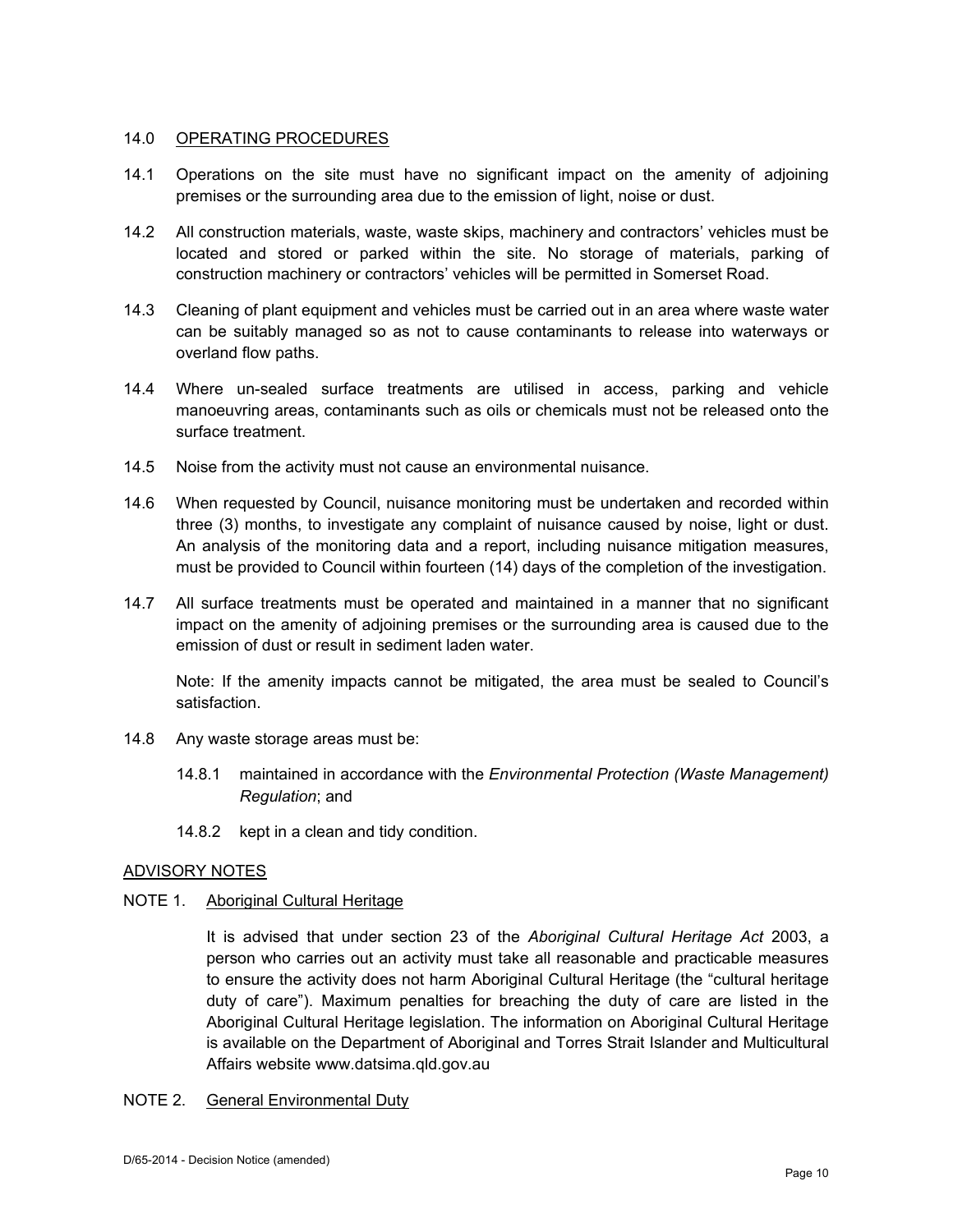General environmental duty under the *Environmental Protection Act 1994* prohibits unlawful environmental nuisance caused by noise, aerosols, particles, dust, ash, fumes, light, odour or smoke beyond the boundaries of the property during all stages of the development including earthworks, construction and operation.

#### NOTE 3. General Safety Of Public During Construction

The *Work Health and Safety Act 2011* and *Manual of Uniform Traffic Control Devices* must be complied with in carrying out any construction works, and to ensure safe traffic control and safe public access in respect of works being constructed on a road.

#### NOTE 4. Adopted Infrastructure Charges Notice

This application is subject to infrastructure charges in accordance with Council policies. The charges are presented on an Amended Infrastructure Charges Notice.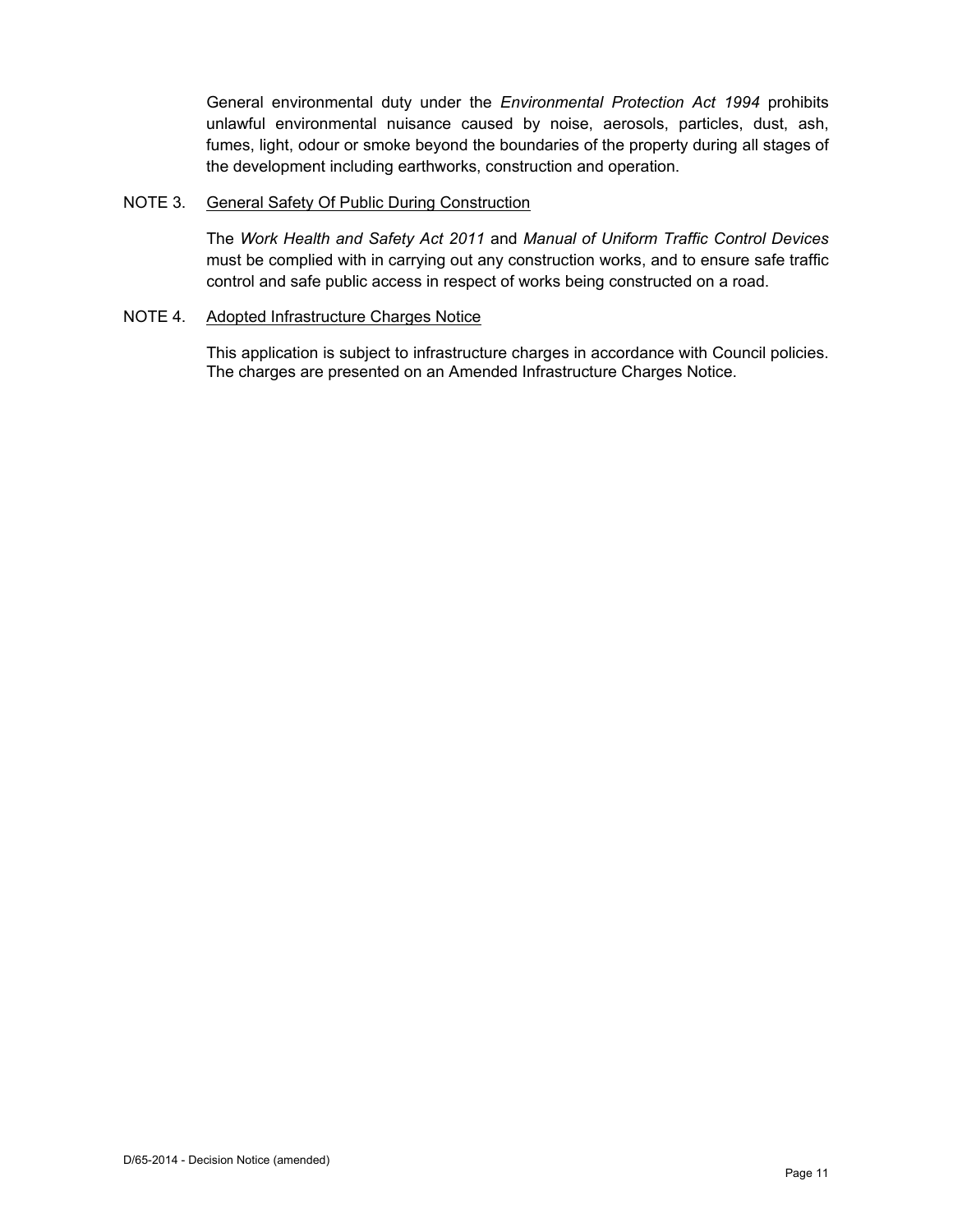

## **Attachment 2 - Appeal Rights**

*PLANNING ACT 2016*

The following is an extract from the *Planning Act 2016 (Chapter 6)* 

#### *Appeal rights*

#### *229 Appeals to tribunal or P&E Court*

- (1) Schedule 1 states—
	- (a) matters that may be appealed to— (i) either a tribunal or the P&E Court; or (ii) only a tribunal; or (iii) only the P&E Court; and
	- (b) the person—
		- (i) who may appeal a matter (the **appellant**); and
		- (ii) who is a respondent in an appeal of the matter; and
		- (iii) who is a co-respondent in an appeal of the matter; and
		- (iv) who may elect to be a co-respondent in an appeal of the matter.
- (2) An appellant may start an appeal within the appeal period.
- (3) The **appeal period** is—
	- (a) for an appeal by a building advisory agency—10 business days after a decision notice for the decision is given to the agency or
	- (b) for an appeal against a deemed refusal—at any time after the deemed refusal happens; or
	- (c) for an appeal against a decision of the Minister, under chapter 7, part 4, to register premises or to renew the registration of premises—20 business days after a notice is published under section 269(3)(a) or (4); or
	- (d) for an appeal against an infrastructure charges notice— 20 business days after the infrastructure charges notice is given to the person; or
	- (e) for an appeal about a deemed approval of a development application for which a decision notice has not been given—30 business days after the applicant gives the deemed approval notice to the assessment manager; or
	- (f) for any other appeal—20 business days after a notice of the decision for the matter, including an enforcement notice, is given to the person.
	- Note—

See the P&E Court Act for the court's power to extend the appeal period.

- (4) Each respondent and co-respondent for an appeal may be heard in the appeal.
- (5) If an appeal is only about a referral agency's response, the assessment manager may apply to the tribunal or P&E Court to withdraw from the appeal.
- (6) To remove any doubt, it is declared that an appeal against an infrastructure charges notice must not be about—
	- (a) the adopted charge itself; or
	- (b) for a decision about an offset or refund—
		- (i) the establishment cost of trunk infrastructure identified in a LGIP; or
	- (ii) the cost of infrastructure decided using the method included in the local government's charges resolution.

#### **230 Notice of appeal**

- (1) An appellant starts an appeal by lodging, with the registrar of the tribunal or P&E Court, a notice of appeal that— (a) is in the approved form; and
- (b) succinctly states the grounds of the appeal.
- (2) The notice of appeal must be accompanied by the required fee.
- (3) The appellant or, for an appeal to a tribunal, the registrar must, within the service period, give a copy of the notice of appeal to—
- (a) the respondent for the appeal; and
- (b) each co-respondent for the appeal; and
- (c) for an appeal about a development application under schedule 1, table 1, item 1—each principal submitter for the development application; and
- (d) for an appeal about a change application under schedule 1, table 1, item 2—each principal submitter for the change application; and
- (e) each person who may elect to become a co-respondent for the appeal, other than an eligible submitter who is not a principal submitter in an appeal under paragraph (c) or (d); and
- (f) for an appeal to the P&E Court—the chief executive; and
- (g) for an appeal to a tribunal under another Act—any other person who the registrar considers appropriate.
- (4) The **service period** is—
	- (a) if a submitter or advice agency started the appeal in the P&E Court—2 business days after the appeal is started; or
	- (b) otherwise—10 business days after the appeal is started.
- (5) A notice of appeal given to a person who may elect to be a co-respondent must state the effect of subsection
- (6) A person elects to be a co-respondent by filing a notice of election, in the approved form, within 10 business days
	- after the notice of appeal is given to the person*.*
- **231 Other appeals**
- (1) Subject to this chapter, schedule 1 and the P&E Court Act, unless the Supreme Court decides a decision or other matter under this Act is affected by jurisdictional error, the decision or matter is non-appealable.
- (2) The Judicial Review Act 1991, part 5 applies to the decision or matter to the extent it is affected by jurisdictional error.
- (3) A person who, but for subsection (1) could have made an application under the Judicial Review Act 1991 in relation to the decision or matter, may apply under part 4 of that Act for a statement of reasons in relation to the decision or matter.
- (4) In this section— **decision** includes—
	- (a) conduct engaged in for the purpose of making a decision; and
	- (b) other conduct that relates to the making of a decision; and
	- (c) the making of a decision or the failure to make a decision; and
	- (d) a purported decision; and
	- (e) a deemed refusal.

**non-appealable**, for a decision or matter, means the decision or matter—

- (a) is final and conclusive; and
- (b) may not be challenged, appealed against, reviewed, quashed, set aside or called into question in any other way under the Judicial Review Act 1991 or otherwise, whether by the Supreme Court, another court, a tribunal or another entity; and
- (c) is not subject to any declaratory, injunctive or other order of the Supreme Court, another court, a tribunal or another entity on any ground.

#### **232 Rules of the P&E Court**

- (1) A person who is appealing to the P&E Court must comply with the rules of the court that apply to the appeal.
- (2) However, the P&E Court may hear and decide an appeal even if the person has not complied with rules of the P&E Court.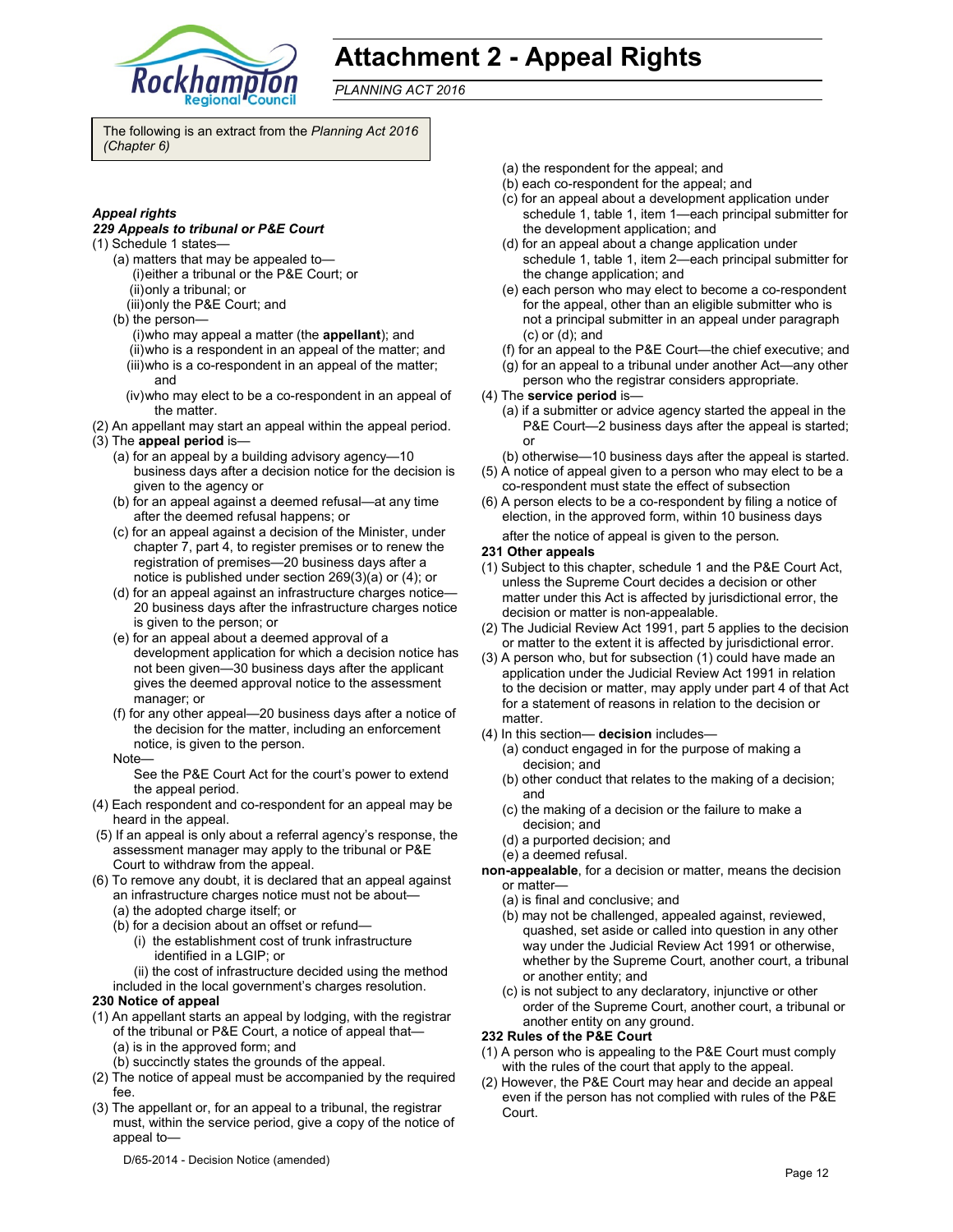

## **Appeal Rights**

*PLANNING ACT 2016*

### **Schedule 1**

#### **Appeals section 229 1 Appeal rights and parties to appeals**

- (1) Table 1 states the matters that may be appealed to—(a) the P&E court; or (b) a tribunal.
- (2) However, table 1 applies to a tribunal only if the matter involves—
	- (a) the refusal, or deemed refusal of a development application, for—
	- (i) a material change of use for a classified building; or
	- (ii) operational work associated with building work, a retaining wall, or a tennis court; or
	- (b) a provision of a development approval for—
	- (i) a material change of use for a classified building; or
- (ii) operational work associated with building work, a retaining wall, or a tennis court; or
	- (c) if a development permit was applied for—the decision to give a preliminary approval for—
		- (i) a material change of use for a classified building; or
		- (ii) operational work associated with building work, a retaining wall, or a tennis court; or
	- (d) a development condition if—
		- (i) the development approval is only for a material change of use that involves the use of a building classified under the Building Code as a class 2 building; and
		- (ii) the building is, or is proposed to be, not more than 3 storeys; and
		- (iii) the proposed development is for not more than 60 sole-occupancy units; or
	- (e) a decision for, or a deemed refusal of, an extension application for a development approval that is only for a material change of use of a classified building; or
	- (f) a decision for, or a deemed refusal of, a change application for a development approval that is only for a material change of use of a classified building; or
	- (g) a matter under this Act, to the extent the matter relates to—
		- (i) the Building Act, other than a matter under that Act that may or must be decided by the Queensland Building and Construction Commission; or
		- (ii) the Plumbing and Drainage Act, part 4 or 5; or
	- (h) a decision to give an enforcement notice in relation to a matter under paragraphs (a) to (g); or
	- (i) a decision to give an infrastructure charges notice; or
	- (j) the refusal, or deemed refusal, of a conversion application; or
	- (k) a matter that, under another Act, may be appealed to the tribunal; or
	- (l) a matter prescribed by regulation.
- (3) Also, table 1 does not apply to a tribunal if the matter
- involves—
	- (a) for a matter in subsection  $(2)(a)$  to  $(d)$ 
		- (i) a development approval for which the development application required impact assessment; and
		- (ii) a development approval in relation to which the assessment manager received a properly made submission for the development application; or
	- (b) a provision of a development approval about the identification or inclusion, under a variation approval, of a matter for the development.
- (4) Table 2 states the matters that may be appealed only to the P&E Court.
- (5) Table 3 states the matters that may be appealed only to the tribunal.
- (6) In each table—
	- (a) column 1 states the appellant in the appeal; and
	- (b) column 2 states the respondent in the appeal; and
	- (c) column 3 states the co-respondent (if any) in the appeal; and
	- (d) column 4 states the co-respondents by election (if any) in the appeal.
- (7) If the chief executive receives a notice of appeal under section 230(3)(f), the chief executive may elect to be a corespondent in the appeal.

| Table 1<br>Appeals to the P&E Court and, for certain matters, to a tribunal                                                                                                                                                                                                                                                                    |                           |                                         |                                                       |
|------------------------------------------------------------------------------------------------------------------------------------------------------------------------------------------------------------------------------------------------------------------------------------------------------------------------------------------------|---------------------------|-----------------------------------------|-------------------------------------------------------|
| 1. Development applications<br>An appeal may be made against-<br>(a) the refusal of all or part of the development application; or<br>(b) the deemed refusal of the development application; or<br>(c) a provision of the development approval; or<br>(d) if a development permit was applied for-the decision to give a preliminary approval. |                           |                                         |                                                       |
| Column 1                                                                                                                                                                                                                                                                                                                                       | Column 2                  | Column 3                                | Column 4                                              |
| Appellant                                                                                                                                                                                                                                                                                                                                      | Respondent                | Co-respondent<br>(i f an v)             | Co-respondent by election<br>$(f \text{ any})$        |
| The applicant                                                                                                                                                                                                                                                                                                                                  | The assessment<br>manager | If the appeal is about<br>a concurrence | 1 A concurrence agency that is<br>not a co-respondent |

agency's referral response—the

2 If a chosen Assessment manager is the respondent-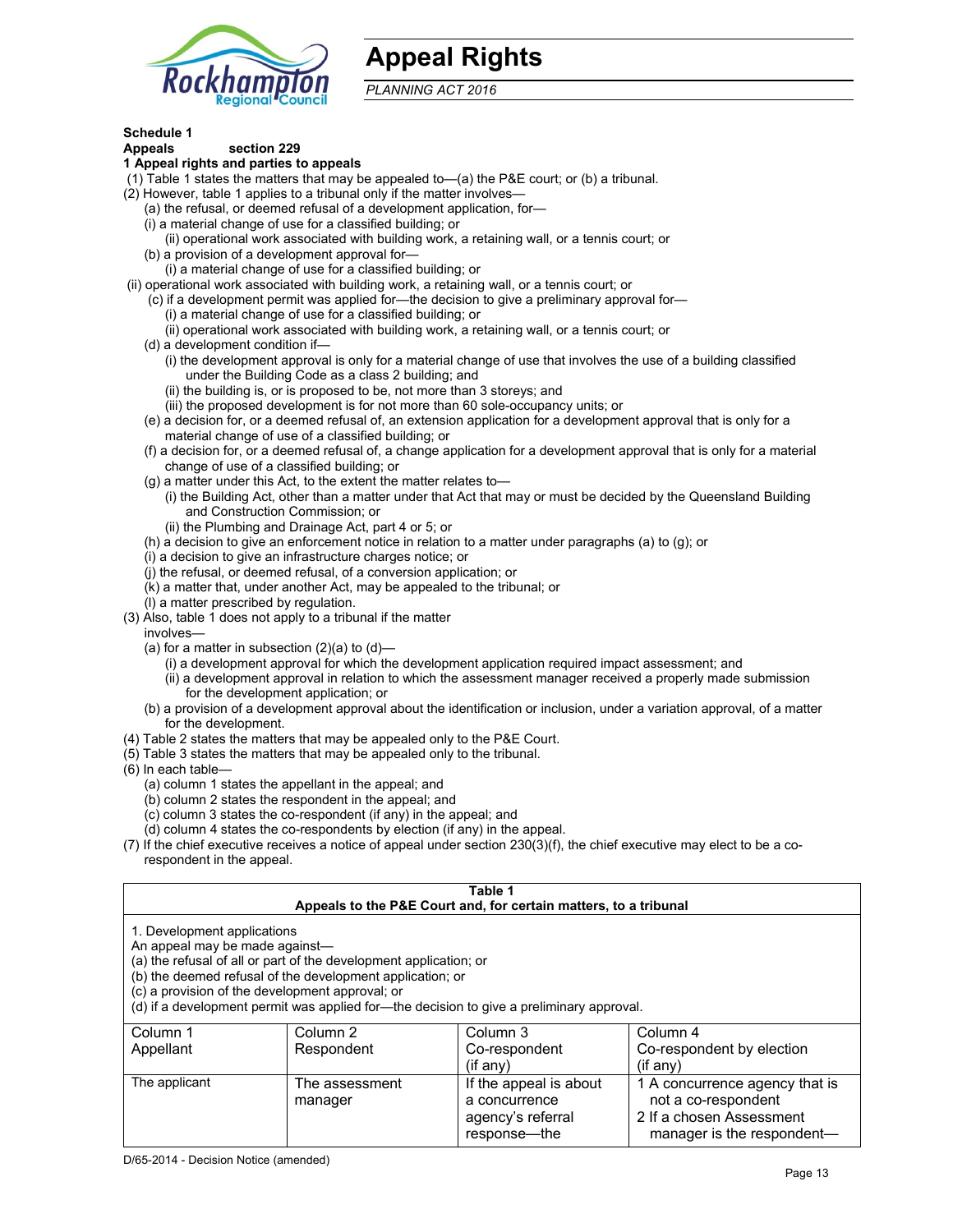| Table 1<br>Appeals to the P&E Court and, for certain matters, to a tribunal                                                                                                                                                                                                                                                                                                                                                                                                                                                                                                                                                                                                                                                                                                                                                                                                                                                                            |                                   |                                                                 |                                                                                                                                                                                                                                                                                                                                                 |
|--------------------------------------------------------------------------------------------------------------------------------------------------------------------------------------------------------------------------------------------------------------------------------------------------------------------------------------------------------------------------------------------------------------------------------------------------------------------------------------------------------------------------------------------------------------------------------------------------------------------------------------------------------------------------------------------------------------------------------------------------------------------------------------------------------------------------------------------------------------------------------------------------------------------------------------------------------|-----------------------------------|-----------------------------------------------------------------|-------------------------------------------------------------------------------------------------------------------------------------------------------------------------------------------------------------------------------------------------------------------------------------------------------------------------------------------------|
|                                                                                                                                                                                                                                                                                                                                                                                                                                                                                                                                                                                                                                                                                                                                                                                                                                                                                                                                                        |                                   | concurrence agency                                              | the prescribed assessment<br>manager<br>3 Any eligible advice agency for<br>the application<br>4 Any eligible submitter for the<br>application                                                                                                                                                                                                  |
| 2. Change applications<br>An appeal may be made against-<br>(b) a deemed refusal of a change application.                                                                                                                                                                                                                                                                                                                                                                                                                                                                                                                                                                                                                                                                                                                                                                                                                                              |                                   |                                                                 | (a) a responsible entity's decision for a change application, other than a decision made by the P&E court; or                                                                                                                                                                                                                                   |
| Column 1<br>Appellant                                                                                                                                                                                                                                                                                                                                                                                                                                                                                                                                                                                                                                                                                                                                                                                                                                                                                                                                  | Column <sub>2</sub><br>Respondent | Column 3<br>Co-respondent<br>(if any)                           | Column 4<br>Co-respondent by election<br>(if any)                                                                                                                                                                                                                                                                                               |
| 1 The applicant<br>2 If the responsible<br>entity is the<br>assessment<br>manager-an<br>affected entity that<br>gave a pre-request<br>notice or response<br>notice                                                                                                                                                                                                                                                                                                                                                                                                                                                                                                                                                                                                                                                                                                                                                                                     | The responsible<br>entity         | If an affected entity<br>starts the appeal-the<br>applicant     | 1 A concurrence agency for the<br>development application<br>2 If a chosen assessment<br>manager is the respondent-<br>the prescribed assessment<br>manager<br>3 A private certifier for the<br>development application<br>4 Any eligible advice agency for<br>the change application<br>5 Any eligible submitter for the<br>change application |
| 3. Extension applications<br>An appeal may be made against-<br>(a) the assessment manager's decision about an extension application; or<br>(b) a deemed refusal of an extension application.                                                                                                                                                                                                                                                                                                                                                                                                                                                                                                                                                                                                                                                                                                                                                           |                                   |                                                                 |                                                                                                                                                                                                                                                                                                                                                 |
| Column 1<br>Appellant                                                                                                                                                                                                                                                                                                                                                                                                                                                                                                                                                                                                                                                                                                                                                                                                                                                                                                                                  | Column <sub>2</sub><br>Respondent | Column 3<br>Co-respondent<br>(if any)                           | Column 4<br>Co-respondent by election<br>(if any)                                                                                                                                                                                                                                                                                               |
| 1 The applicant<br>1.<br>For a matter other<br>2<br>than a deemed<br>refusal of an<br>extension<br>application $-$ a<br>concurrence<br>agency, other than<br>the chief executive,<br>for the application                                                                                                                                                                                                                                                                                                                                                                                                                                                                                                                                                                                                                                                                                                                                               | The assessment<br>manager         | If a concurrence<br>agency starts the<br>appeal - the applicant | If a chosen assessment<br>manager is the respondent - the<br>prescribed assessment manager                                                                                                                                                                                                                                                      |
| 4. Infrastructure charges notices<br>An appeal may be made against an infrastructure charges notice on 1 or more of the following grounds<br>a) The notice involved an error relating to $-$<br>(i) The application of the relevant adopted charge; or<br>Examples of errors in applying an adopted charge -<br>The incorrect application of gross floor area for a non-residential development<br>Applying an incorrect 'use category', under a regulation, to the development<br>The working out of extra demands, for section 120; or<br>(i)<br>An offset or refund; or<br>(ii)<br>b) The was no decision about an offset or refund; or<br>c) If the infrastructure charges notice states a refund will be given - the timing for giving the refund; or<br>d) The amount of the charge is so unreasonable that no reasonable relevant local government could have<br>imposed the amount.<br>Column <sub>2</sub><br>Column 3<br>Column 4<br>Column 1 |                                   |                                                                 |                                                                                                                                                                                                                                                                                                                                                 |

D/65-2014 - Decision Notice (amended)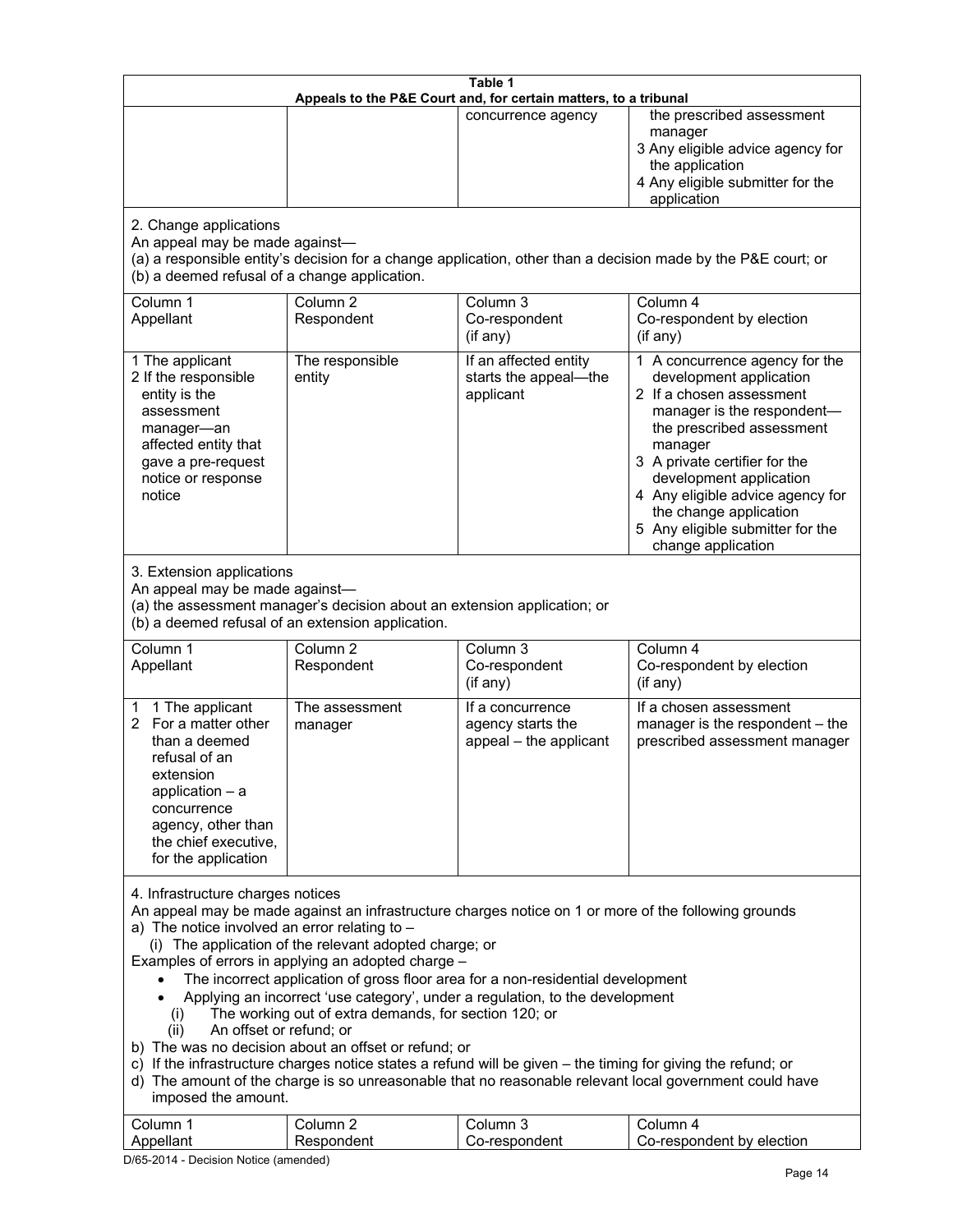| Table 1<br>Appeals to the P&E Court and, for certain matters, to a tribunal                                                                                                                                                                      |                                                                                                                            |                                                                                                                         |                                                                                                                                                                                                                        |
|--------------------------------------------------------------------------------------------------------------------------------------------------------------------------------------------------------------------------------------------------|----------------------------------------------------------------------------------------------------------------------------|-------------------------------------------------------------------------------------------------------------------------|------------------------------------------------------------------------------------------------------------------------------------------------------------------------------------------------------------------------|
|                                                                                                                                                                                                                                                  |                                                                                                                            | (if any)                                                                                                                | (if any)                                                                                                                                                                                                               |
| The person given the<br>Infrastructure charges<br>notice                                                                                                                                                                                         | The local government<br>that gave the<br>infrastructure charges<br>notice                                                  | $\blacksquare$                                                                                                          | $\overline{a}$                                                                                                                                                                                                         |
| 5. Conversion applications<br>An appeal may be made against-<br>(a) the refusal of a conversion application; or                                                                                                                                  | (b) a deemed refusal of a conversion application.                                                                          |                                                                                                                         |                                                                                                                                                                                                                        |
| Column 1<br>Appellant                                                                                                                                                                                                                            | Column <sub>2</sub><br>Respondent                                                                                          | Column <sub>3</sub><br>Co-respondent<br>(if any)                                                                        | Column 4<br>Co-respondent by election<br>(if any)                                                                                                                                                                      |
| The applicant                                                                                                                                                                                                                                    | The local government<br>to which the conversion<br>application was made                                                    |                                                                                                                         |                                                                                                                                                                                                                        |
| 6. Enforcement notices                                                                                                                                                                                                                           | An appeal may be made against the decision to give an enforcement notice.                                                  |                                                                                                                         |                                                                                                                                                                                                                        |
| Column 1<br>Appellant                                                                                                                                                                                                                            | Column 2<br>Respondent                                                                                                     | Column 3<br>Co-respondent<br>(if any)                                                                                   | Column 4<br>Co-respondent by election<br>(if any)                                                                                                                                                                      |
| The person given the<br>enforcement notice                                                                                                                                                                                                       | The enforcement<br>authority                                                                                               |                                                                                                                         | If the enforcement authority is<br>not the local government for<br>the premises in relation to which<br>the offence is alleged to have<br>happened-the local<br>government                                             |
|                                                                                                                                                                                                                                                  |                                                                                                                            | Table 2                                                                                                                 |                                                                                                                                                                                                                        |
|                                                                                                                                                                                                                                                  |                                                                                                                            | Appeals to the P&E Court only                                                                                           |                                                                                                                                                                                                                        |
| 1. Appeals from tribunal<br>An appeal may be made against a decision of a tribunal, other than a decision under<br>section 252, on the ground of-<br>(a) an error or mistake in law on the part of the tribunal; or<br>(b) jurisdictional error. |                                                                                                                            |                                                                                                                         |                                                                                                                                                                                                                        |
| Column 1<br>Appellant                                                                                                                                                                                                                            | Column 2<br>Respondent                                                                                                     | Column 3<br>Co-respondent<br>(if any)                                                                                   | Column 4<br>Co-respondent by election<br>(if any)                                                                                                                                                                      |
| A party to the<br>proceedings for the<br>decision                                                                                                                                                                                                | The other party to the<br>proceedings for the<br>decision                                                                  |                                                                                                                         |                                                                                                                                                                                                                        |
| 2. Eligible submitter appeals<br>(b) a variation request.                                                                                                                                                                                        | application, to the extent that the decision relates to-                                                                   |                                                                                                                         | An appeal may be made against the decision to give a development approval, or an approval for a change<br>(a) any part of the development application for the development approval that required impact assessment; or |
| Column 1<br>Appellant                                                                                                                                                                                                                            | Column <sub>2</sub><br>Respondent                                                                                          | Column 3<br>Co-respondent<br>(if any)                                                                                   | Column 4<br>Co-respondent by election<br>(if any)                                                                                                                                                                      |
| 1 For a development<br>application-an<br>eligible submitter for<br>the development<br>application<br>2 For a change<br>application-an<br>eligible submitter for                                                                                  | 1 For a development<br>application-the<br>assessment<br>manager<br>2 For a change<br>application-the<br>responsible entity | 1 The applicant<br>2 If the appeal is about<br>a concurrence<br>agency's referral<br>response-the<br>concurrence agency | Another eligible<br>submitter for the<br>application                                                                                                                                                                   |

D/65-2014 - Decision Notice (amended)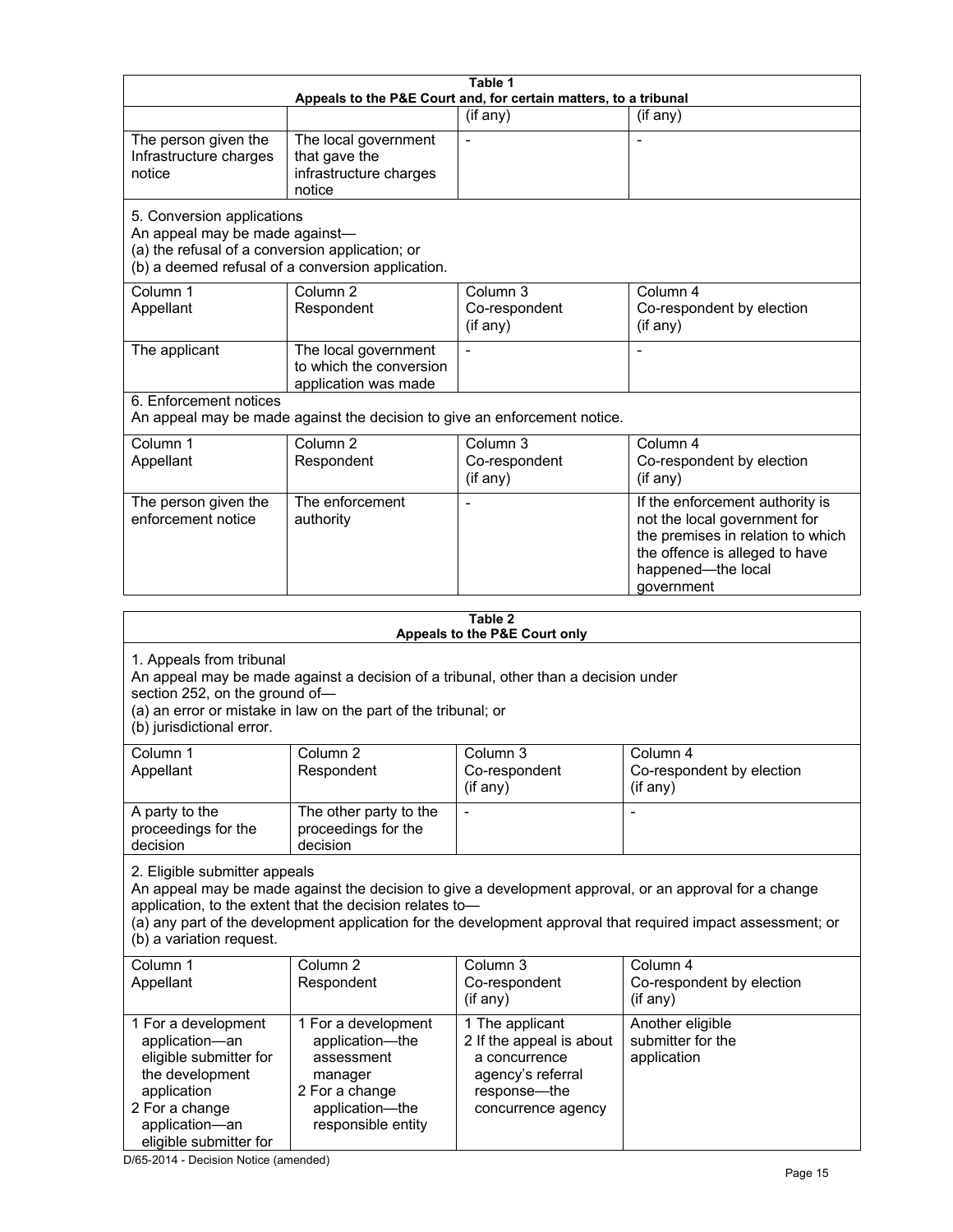| Table 2<br>Appeals to the P&E Court only                                                                                                                                                                                                                                                                                                                                                                           |                                                                                                                            |                                                                                                                         |                                                                                        |
|--------------------------------------------------------------------------------------------------------------------------------------------------------------------------------------------------------------------------------------------------------------------------------------------------------------------------------------------------------------------------------------------------------------------|----------------------------------------------------------------------------------------------------------------------------|-------------------------------------------------------------------------------------------------------------------------|----------------------------------------------------------------------------------------|
| the change<br>application                                                                                                                                                                                                                                                                                                                                                                                          |                                                                                                                            |                                                                                                                         |                                                                                        |
| 3. Eligible submitter and eligible advice agency appeals<br>An appeal may be made against a provision of a development approval, or failure to<br>include a provision in the development approval, to the extent the matter relates to-<br>(a) any part of the development application or the change application, for the development approval, that<br>required impact assessment; or<br>(b) a variation request. |                                                                                                                            |                                                                                                                         |                                                                                        |
| Column 1<br>Appellant                                                                                                                                                                                                                                                                                                                                                                                              | Column <sub>2</sub><br>Respondent                                                                                          | Column <sub>3</sub><br>Co-respondent<br>(if any)                                                                        | Column 4<br>Co-respondent by election<br>(if any)                                      |
| 1 For a development<br>application-an<br>eligible submitter for<br>the development<br>application<br>2 For a change<br>application-an<br>eligible submitter for<br>the change<br>application<br>3 An eligible advice<br>agency for the<br>development<br>application or change<br>application                                                                                                                      | 1 For a development<br>application-the<br>assessment<br>manager<br>2 For a change<br>application-the<br>responsible entity | 1 The applicant<br>2 If the appeal is about<br>a concurrence<br>agency's referral<br>response-the<br>concurrence agency | Another eligible submitter for the<br>application                                      |
| 4. Compensation claims<br>An appeal may be made against-<br>(a) a decision under section 32 about a compensation claim; or<br>(b) a decision under section 265 about a claim for compensation; or<br>(c) a deemed refusal of a claim under paragraph (a) or (b).                                                                                                                                                   |                                                                                                                            |                                                                                                                         |                                                                                        |
| Column 1<br>Appellant                                                                                                                                                                                                                                                                                                                                                                                              | Column <sub>2</sub><br>Respondent                                                                                          | Column $3$<br>Co-respondent<br>(if any)                                                                                 | Column 4<br>Co-respondent by election<br>(if any)                                      |
| A person dissatisfied<br>with the decision                                                                                                                                                                                                                                                                                                                                                                         | The local<br>government to which<br>the claim was made                                                                     |                                                                                                                         |                                                                                        |
| 5. Registered premises<br>An appeal may be made against a decision of the Minister under chapter 7, part 4.                                                                                                                                                                                                                                                                                                        |                                                                                                                            |                                                                                                                         |                                                                                        |
| Column 1<br>Appellant                                                                                                                                                                                                                                                                                                                                                                                              | Column <sub>2</sub><br>Respondent                                                                                          | Column 3<br>Co-respondent<br>(if any)                                                                                   | Column 4<br>Co-respondent by election<br>(if any)                                      |
| 1 A person given a<br>decision notice about<br>the decision<br>2 If the decision is to<br>register premises or<br>renew the<br>registration of<br>premises-an owner<br>or occupier of<br>premises in the<br>affected area for the<br>registered premises<br>who is dissatisfied<br>with the decision                                                                                                               | The Minister                                                                                                               |                                                                                                                         | If an owner or occupier starts the<br>appeal - the owner of the<br>registered premises |